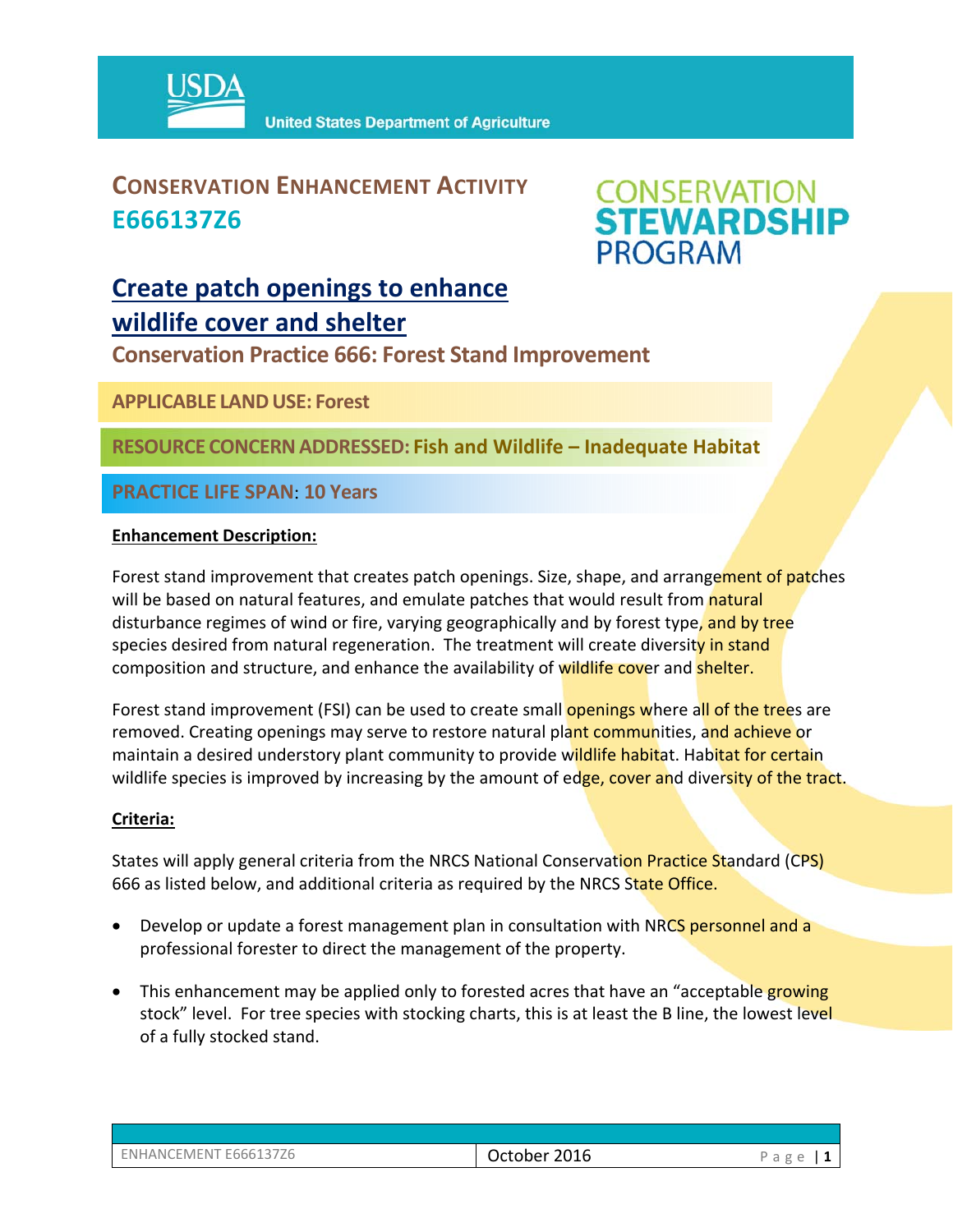**United States Department of Agriculture** 

• The size of patches to be treated can vary from 1 to 10 acres, be distributed throughout the forest and cannot total more than 30% of the acres meeting the "acceptable growing stock" level.

## **CONSERVATION<br>STEWARDSHIP PROGRAM**

- Forested acres targeted for patch development must contain species for regeneration from the NRCS state list of suitable trees. Species on this list have the ability to regenerate from seed, sprouts, or other natural regeneration sources.
- Preferentially locate patch openings in areas that lack crop trees or wildlife trees, and where there is an aggregation of trees that are:
	- o At high risk of mortality or failure (unless retained as a wildlife tree)
	- o Of low crown vigor
	- o Of poor stem form and quality
	- o Less‐desirable species.
- Trees removed during patch development having marketable quality can be sold.
- Where slash and debris will be generated, use CPS Woody Residue Treatment (Code 384), to appropriately treat slash and debris, as necessary, to assure that it will not present an unacceptable fire, safety, environmental, or pest hazard. Remaining woody material will be placed so that it does not interfere with the intended purpose or other management activities. Do not burn vegetative residues except where fire hazard or threats from diseases and insects are of concern or when other management objectives are best achieved through burning. When slash and other debris will be burned onsite use CPS Prescribed Burning (Code 338).
- Slash and cull trees must be managed if the material interferes with the production of wildlife food. The material may be managed as follows:
	- o Windrowing
	- o Wildlife piles
	- o Chipping
	- o Cutting for firewood
	- o In appropriate stands, prescribed burning may be used.
- Refer to criteria in CPS Integrated Pest Management (Code 595) to assist with site-specific strategies for pest prevention, pest avoidance, pest monitoring, and pest suppression. Time tree felling to avoid buildup of insect or disease populations.
- Control measures may be used on undesirable competing vegetation, to favor the development of desirable vegetative communities on the site. Vegetation may be treated by chemical methods such as spraying or single stem treatments, or mechanical methods like a

| ENHANCEMENT E666137Z6 | 2016<br>October | d<br>$\overline{\phantom{a}}$ |
|-----------------------|-----------------|-------------------------------|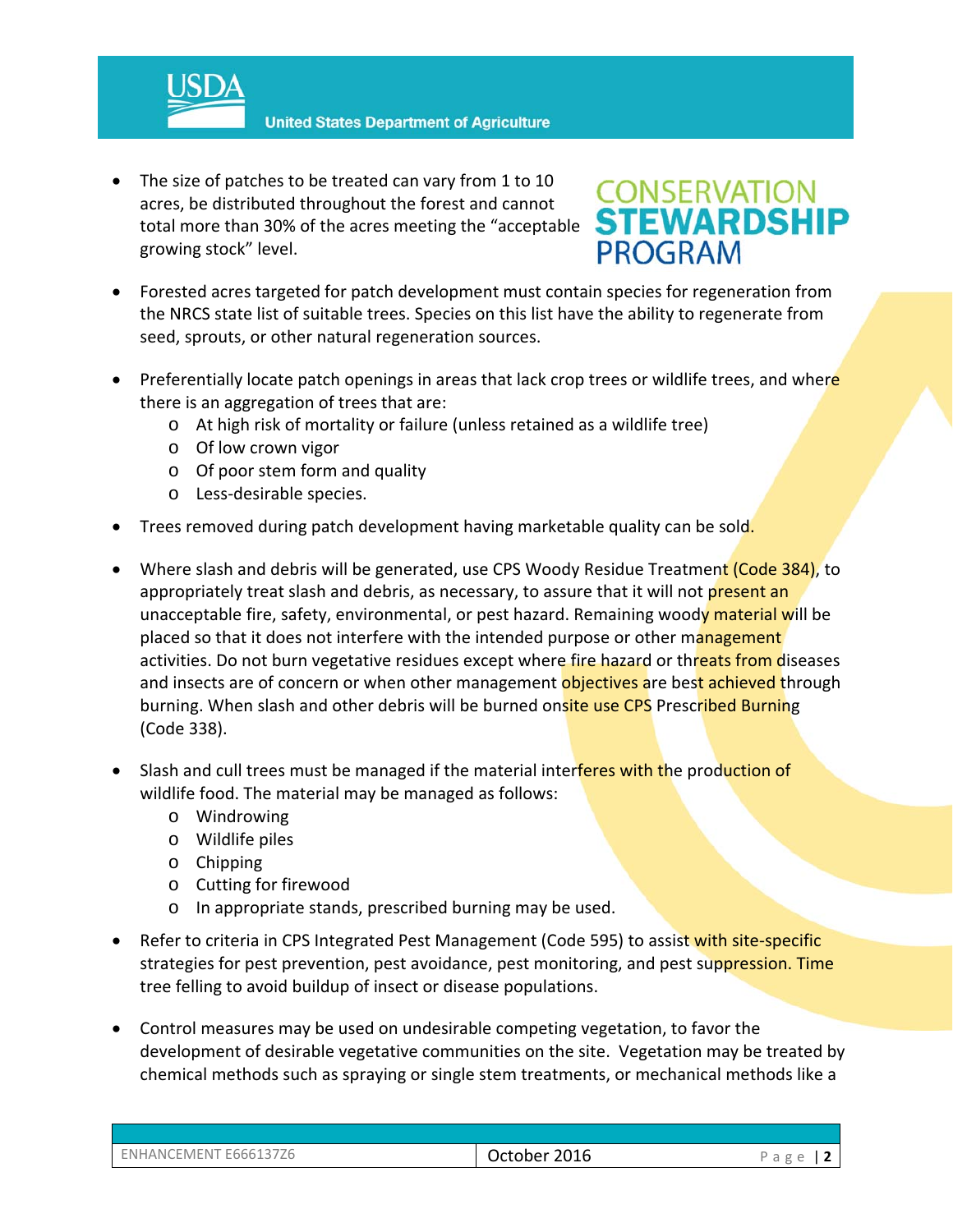

**United States Department of Agriculture** 

heavy duty brush cutter or similar equipment. Refer to criteria in NRCS Conservation Practice Standard (CPS) Integrated Pest Management (Code 595).

# **CONSERVATION<br>STEWARDSHIP PROGRAM**

- For areas adjacent to patch openings, leave residual trees and shrubs that provide a diversity of wildlife food sources.
- Implement forest stand improvement activities in ways that avoid or minimize soil erosion, compaction, rutting, and damage to remaining vegetation, and that maintain hydrologic conditions. Protect site resources by selecting the method, felling direction and timing of tree felling, and heavy equipment operation. For temporary access use CPS Forest Trails and Landings (655), to protect soil and site resources from vehicle impacts.
- Use CPS Access Road (560), for more heavily used roads associated with forest stand improvement activities.
- The enhancement will comply with all applicable federal, state, and local laws and regulations, and with States' Forestry Best Management Practices for Water Quality.
- If management of the remaining forest area (between patch openings) provides a conservation benefit, management can be accomplished at the same time as patch opening creation. Use applicable criteria from CPS Forest Stand Improvement (Code 666) when managing the general forest area.

#### **Documentation Requirements:**

- Map showing the stand to be treated.
- **IDENT** Identify the locations and shapes of the patch openings. Document the size of each patch, and the total percentage of the stand in openings.
- Site suitability and acceptable growing stock evaluation for each stand where openings will be created.
- Specific stand-stocking guidelines, including evaluation of acceptable growing stock, will document both the pre‐ and post‐treatment stand condition.
- Identify the desired species to be regenerated, and include documentation that these species are present and vigorous enough to produce seeds, shoots, sprouts, or other means of natural regeneration.
- Documentation that patch cut activities were completed (e.g. photos, sale receipt).

| ENHANCEMENT E666137Z6 | 2016<br>October . | $\sim$ |
|-----------------------|-------------------|--------|